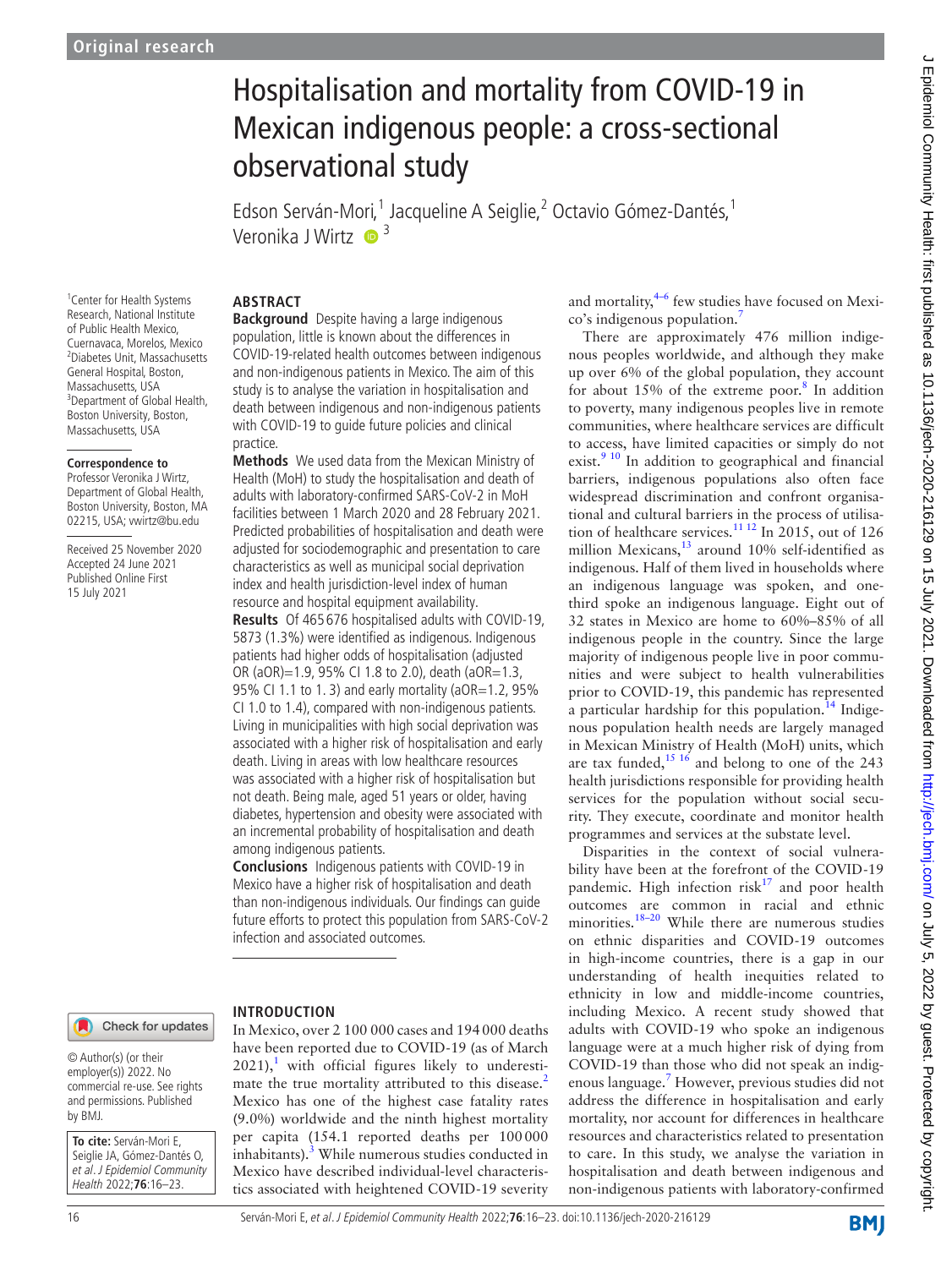COVID-19 treated in MoH institutions according to demographic characteristics, comorbidities, healthcare resources and presentation to care characteristics.

#### **METHODS**

#### **Study design and population**

We performed an observational and cross-sectional study using public data from the General Directorate of Epidemiology of the MoH, an open-source data set that provides data on indi-viduals tested for COVID-19 in Mexico.<sup>[21](#page-7-13)</sup> The data analysed in this study cover the period between 1 March 2020 and 28 February 2021. COVID-19 reporting follows two procedures: (1) hospital surveillance keeps track of all deaths and hospitalisations, providing a census of confirmed COVID-19 cases; (2) sentinel surveillance is carried out through a system of 475 selected health units that monitor respiratory diseases, which includes medical units from the first, second or third level of care distributed across the country. COVID-19 cases were confirmed based on laboratory confirmation of SARS-CoV-2 with either RT-PCR or antigen testing and by either the laboratory from the Mexican Institute of Epidemiological Diagnosis and Reference (InDRE for its Spanish acronym) or by any other public or private laboratory in Mexico.

There are two main public providers of health services in Mexico: (1) social security institutions, which offer health services to individuals working in the formal sector of the economy and their families, and (2) the MoH, which provides primary and secondary health services to the non-salaried population and includes the most socially vulnerable populations in the country. $22$  In order to analyse a more homogeneous group of individuals in terms of their socioeconomic profile and to increase comparability according to the ethnic status of the study population, our analysis included only adults aged 18–85years with complete basic sociodemographic information who received care in the MoH care units for diagnosed COVID-19 (n=795878). Individuals treated in social security facilities and Mexicans with COVID-19 symptoms who never received a confirmed diagnosis via a laboratory test are not included in the study data set, and hence did not form part of the study sample.

#### **Main variables**

The main outcome variables were hospitalisation and confirmed death (ICD-10/International Classification of Diseases 10th Revision: U07.1) certified by a medical professional or other qualified healthcare worker.<sup>[23](#page-7-15)</sup> Death was additionally subcategorised as early death, defined according to previous studies and using a distributional-based criteria, $^{24}$  $^{24}$  $^{24}$  as death occurring within the first 5 days from hospitalisation (the median time to death of those who died).

We classified users of MoH care units as indigenous or not indigenous according to the official definition in Mexico, $\frac{2}{5}$ whereby a person is considered indigenous if she/he speaks an indigenous language. Following this definition, we created a binary variable (yes= $1/no=0$ ). Out of 795878 individuals included in our study, 8022 (1.01%) were indigenous people.

Covariates included individual and contextual characteristics of the participants. *Individual*: sex (female=1, male=0); age (18–35, 36–50, 51–65, 66 years and over); the self-reported diagnosis of any of the following chronic conditions: diabetes, hypertension (HTN), obesity, cardiovascular disease, chronic kidney disease (CKD), chronic obstructive pulmonary disease (COPD) or asthma; health problem during pregnancy or during childbirth (yes= $1/no=0$ ); the month of presentation to care

(March to April, May, June, etc), and the timing of presentation to care from initial symptom onset, defined as follows: 0–3, 4–7, 8 or more days. Information on these variables was provided by patients upon receiving care. *Contextual*: given lack of individual-level data on socioeconomic status, which can influence one's main outcomes, we included two indices with information on the social context and health system capacity according to the municipality of residence of each individual in the data set. The first index was a factor municipality-level social deprivation index, which is considered a reliable measure of an individual's socioeconomic context in Mexico. This index is based on access to basic public services, housing conditions and wage earnings in  $2015.<sup>26</sup>$  $2015.<sup>26</sup>$  $2015.<sup>26</sup>$  The calculation of this index was carried out using data from the 2015 intercensal survey and was limited to the Mexican population without social security. $27$ We also included a health jurisdiction-level index of human resource and hospital equipment availability with data available prior to the COVID-19 outbreak. This index was constructed using factor analysis $^{28}$  using the last official health resources database available  $(2018).^{29}$  The index incorporated availability of human resources and hospital equipment prior to the COVID-19 pandemic, which corresponded to the state in which SARS-CoV-2 testing was conducted, and followed the official guidelines for the organisation and execution of the Hospital Conversion COVID-19 for the Mexican National Health System Institutions.<sup>[30](#page-7-22)</sup>

#### **Analysis**

Analyses were performed using the statistical package Stata MP V.15.1. First, we quantified the sociodemographic, clinical, healthcare resource and presentation to care characteristics of the study population (column percentages with 95% CI) according to indigenous ethnicity. Differences between them were evaluated using  $\chi^2$  tests. Next, we calculated the percentage (and their 95% CI) of individuals who were hospitalised, who died and who died within 5days of hospitalisation (early mortality), according to indigenous ethnicity. Differences between them were also evaluated using  $\chi^2$ tests. We then conducted three separate multiple logistic regression analyses, a model for each of the outcomes of interest. Regression models were adjusted for all covariates mentioned above (except for ambulatory/hospitalised setting for the hospitalisation outcome), including a binary variable for each state (ie, state fixed effect). Adjusted ORs (aORs) with their 95% CIs were estimated. We then estimated the incremental predicted probability of hospitalisation and death (global and early) among indigenous people according to sex, age groups, comorbidities (diabetes, obesity and HTN), lowest and highest healthcare resources at the health jurisdictional level and high and low municipality social deprivation. Incremental predicted probabilities were calculated with respect to the adjusted probability of hospitalisation and death (global and early) among the indigenous population and were expressed in ORs.

#### **RESULTS**

The baseline characteristics of the study population, according to indigenous status, are presented in [table](#page-2-0) 1. A total of 795878 adults diagnosed with COVID-19 were included in the analysis, of whom 8022 (1.01%) self-identified as indigenous [\(table](#page-2-0) 1). A higher percentage of indigenous patients (compared with nonindigenous) were male  $(56.1\%, p<0.001)$ , aged 51 years or over (27.6%, p<0.001), self-reported diabetes (20.6% vs 12.6%, p<0.001), obesity (18.3% vs 15.9%), HTN (20.3% vs 16.0%, p<0.001) and CKD (1.8% vs 1.0%, p<0.001). Although a lower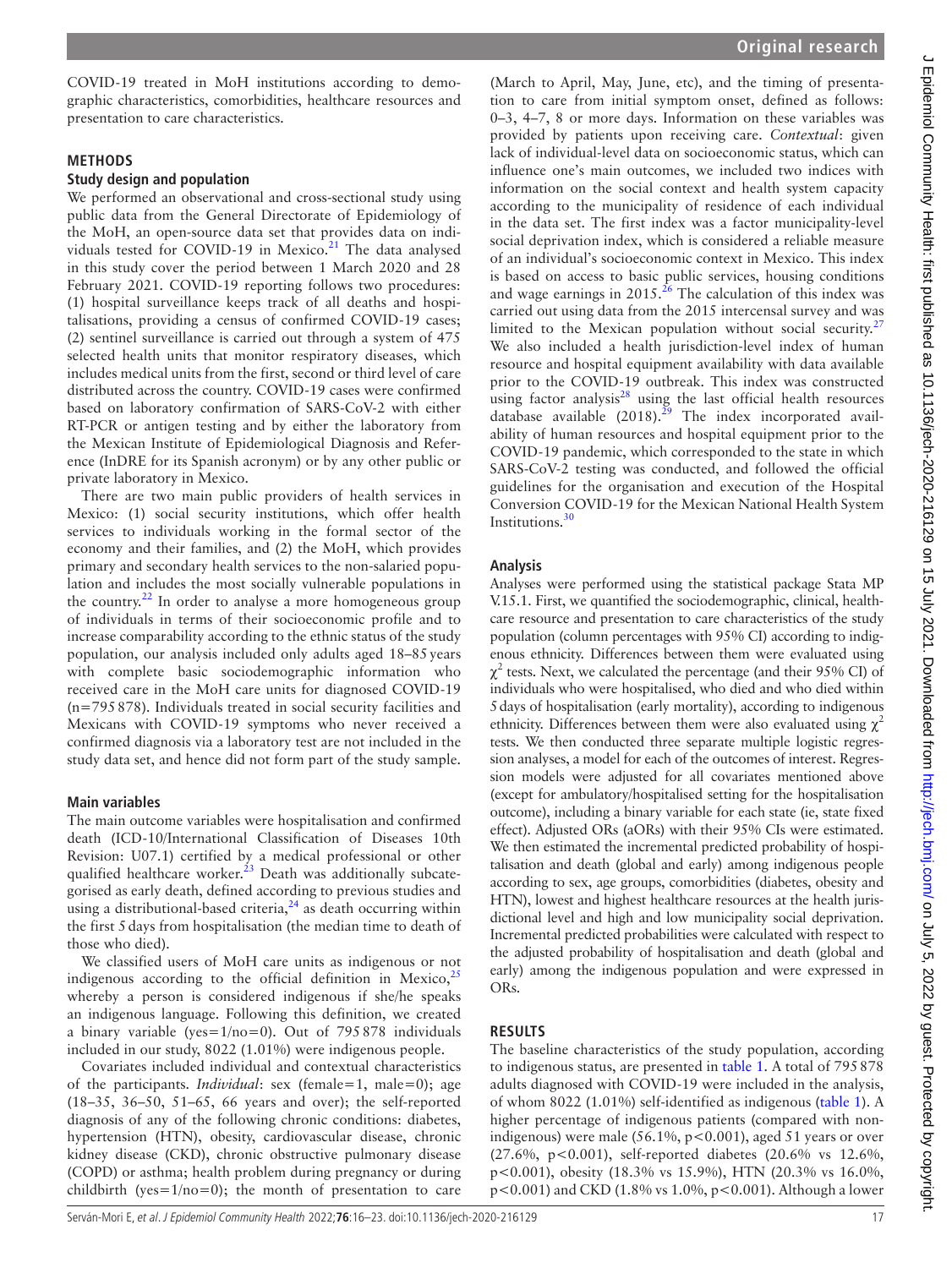<span id="page-2-0"></span>**Table 1** Main characteristics of Mexicans with COVID-19, users of any MoH care unit, by indigenous status. Mexico, 1 March 2020 to 28 February 2021

|                                                 | Total<br>795 878 (100)      | Non-indigenous<br>787 856 (98.99) | Indigenous<br>8022 (1.01)   |         |
|-------------------------------------------------|-----------------------------|-----------------------------------|-----------------------------|---------|
| $n$ (%)                                         | Column % or mean (95% CI)   |                                   |                             | P value |
| Individual                                      |                             |                                   |                             |         |
| Sex                                             |                             |                                   |                             |         |
| Male                                            | 48.9 (48.8 to 49.0)         | 48.8 (48.7 to 48.9)               | 56.1 (55.0 to 57.2)         | < 0.001 |
| Female                                          | 51.1 (51.0 to 51.2)         | 51.2 (51.1 to 51.3)               | 43.9 (42.8 to 45.0)         |         |
| Age (years)                                     |                             |                                   |                             |         |
| $18 - 35$                                       | 34.7 (34.6 to 34.8)         | 34.8 (34.7 to 34.9)               | 24.1 (23.2 to 25.1)         | < 0.001 |
| $36 - 50$                                       | 33.0 (32.9 to 33.1)         | 33.0 (32.9 to 33.1)               | 29.2 (28.2 to 30.2)         |         |
| $51 - 65$                                       | 23.0 (22.9 to 23.1)         | 22.9 (22.8 to 23.0)               | 27.6 (26.7 to 28.6)         |         |
| $>66$                                           | 9.3 (9.3 to 9.4)            | 9.2 (9.2 to 9.3)                  | 19.0 (18.2 to 19.9)         |         |
| Self-reported morbidity                         |                             |                                   |                             |         |
| <b>Diabetes</b>                                 | 12.7 (12.6 to 12.8)         | 12.6 (12.5 to 12.7)               | 20.6 (19.8 to 21.5)         | < 0.001 |
| Obesity                                         | 15.9 (15.9 to 16.0)         | 15.9 (15.8 to 16.0)               | 18.3 (17.4 to 19.1)         | < 0.001 |
| Hypertension                                    | 16.1 (16.0 to 16.1)         | 16.0 (15.9 to 16.1)               | 20.3 (19.5 to 21.2)         | < 0.001 |
| Cardiovascular disease                          | 1.4 $(1.3 \text{ to } 1.4)$ | 1.4 $(1.3 \text{ to } 1.4)$       | $1.5(1.3 \text{ to } 1.8)$  | 0.183   |
| Chronic kidney disease                          | $1.0$ (1.0 to 1.0)          | $1.0$ (1.0 to 1.0)                | 1.8 (1.6 to 2.2)            | < 0.001 |
| COPD                                            | $0.9(0.9 \text{ to } 0.9)$  | $0.9(0.9 \text{ to } 0.9)$        | 2.9 (2.6 to 3.3)            | < 0.001 |
| Asthma                                          | $2.3$ (2.3 to 2.4)          | $2.3$ (2.3 to 2.4)                | 2.5 (2.2 to 2.8)            | 0.341   |
| Smoking                                         | 7.7 (7.7 to 7.8)            | 7.7 (7.7 to 7.8)                  | 5.6 $(5.1 \text{ to } 6.1)$ | < 0.001 |
| Month of presentation to care                   |                             |                                   |                             |         |
| March to April 2020                             | 1.9 (1.9 to 2.0)            | $1.9(1.9 \text{ to } 2.0)$        | $3.7$ (3.3 to 4.1)          | < 0.001 |
| May                                             | $6.1$ (6.1 to 6.2)          | 6.1 (6.0 to $6.1$ )               | 9.6 (9.0 to 10.3)           |         |
| June                                            | 10.5 (10.4 to 10.5)         | 10.4 (10.4 to 10.5)               | 13.8 (13.0 to 14.5)         |         |
| July                                            | 13.2 (13.1 to 13.2)         | 13.1 (13.0 to 13.2)               | 19.7 (18.9 to 20.6)         |         |
| August                                          | 10.9 (10.9 to 11.0)         | 10.9 (10.9 to 11.0)               | 13.3 (12.6 to 14.0)         |         |
| September                                       | 8.8 (8.7 to 8.8)            | 8.8 (8.7 to 8.8)                  | 8.1 (7.5 to 8.7)            |         |
| October                                         | 11.1 (11.0 to 11.2)         | 11.2 (11.1 to 11.2)               | 6.3 (5.7 to 6.8)            |         |
| November                                        | 12.3 (12.2 to 12.3)         | 12.3 (12.2 to 12.4)               | 6.4 (5.9 to 7.0)            |         |
| December                                        | 10.8 (10.8 to 10.9)         | 10.9 (10.8 to 10.9)               | 6.6 (6.1 to 7.2)            |         |
| January                                         | 11.0 (11.0 to 11.1)         | 11.0 (11.0 to 11.1)               | 9.5 (8.9 to 10.1)           |         |
| 28 February 2021                                | 3.3 (3.3 to 3.4)            | 3.3 (3.3 to 3.4)                  | 3.0 (2.7 to 3.4)            |         |
| Days from symptom onset to presentation to care |                             |                                   |                             |         |
| $0 - 3$                                         | 46.6 (46.5 to 46.7)         | 46.6 (46.5 to 46.7)               | 45.5 (44.4 to 46.6)         | 0.293   |
| $4 - 7$                                         | 40.9 (40.8 to 41.1)         | 40.9 (40.8 to 41.0)               | 41.9 (40.8 to 42.9)         |         |
| >8                                              | 12.5 (12.4 to 12.5)         | 12.5 (12.4 to 12.5)               | 12.7 (12.0 to 13.4)         |         |
| Contextual                                      |                             |                                   |                             |         |
| Social deprivation*                             |                             |                                   |                             |         |
| Low                                             | 33.4 (33.3 to 33.5)         | 33.6 (33.5 to 33.7)               | 10.3 (9.7 to 11.0)          | < 0.001 |
| Middle                                          | 33.4 (33.3 to 33.5)         | 33.6 (33.5 to 33.7)               | 10.2 (9.5 to 10.9)          |         |
| High                                            | 33.2 (33.1 to 33.3)         | 32.8 (32.7 to 32.9)               | 79.5 (78.6 to 80.4)         |         |
| Human resources and hospital equipmentt         |                             |                                   |                             |         |
| Low                                             | 23.9 (23.8 to 24.0)         | 23.8 (23.7 to 23.9)               | 34.9 (33.9 to 36.0)         | < 0.001 |
| Middle                                          | 32.3 (32.2 to 32.4)         | 32.2 (32.1 to 32.3)               | 36.5 (35.4 to 37.5)         |         |
| High                                            | 43.8 (43.7 to 44.0)         | 44.0 (43.9 to 44.1)               | 28.6 (27.6 to 29.6)         |         |

\*At municipality level.

†At health jurisdiction level.

COPD, chronic obstructive pulmonary disease; MoH, Ministry of Health.

proportion of indigenous individuals self-reported smoking than non-indigenous individuals, COPD was also the most commonly reported among indigenous patients (2.9% vs 0.9%, p<0.001), compared with non-indigenous patients. A higher proportion

of indigenous patients lived in a municipality with high social deprivation (79.5% vs  $32.8\%$ , p<0.001), and in a state with low healthcare resources (34.9% vs  $23.8\%$ , p<0.001) than nonindigenous individuals.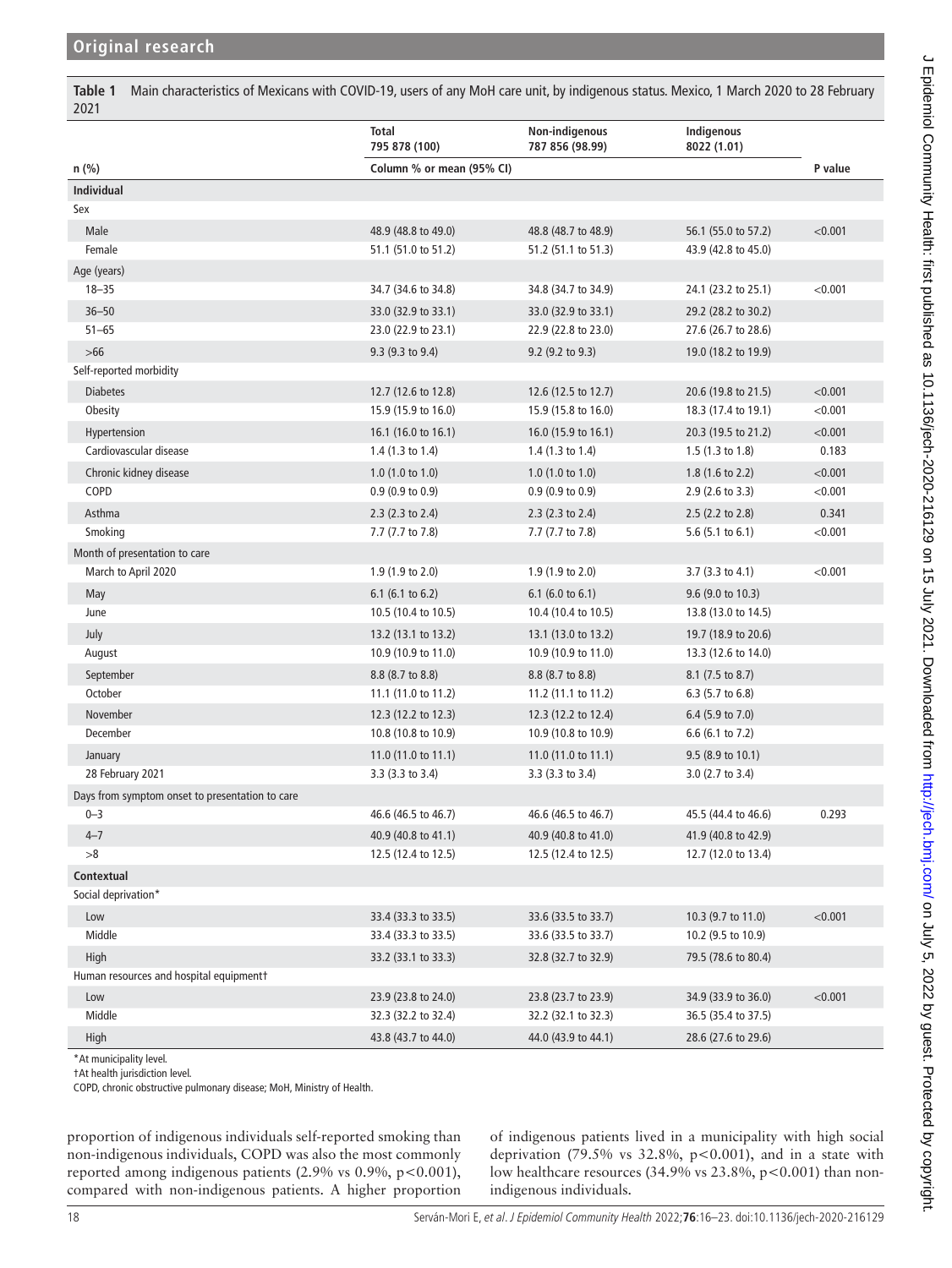**Total 795 878 (100) Non-indigenous 787 856 (98.99) Indigenous 8002 (1.01)** % (95% CI) **P value** Hospitalised 12.4 (12.3 to 12.5) 12.6 (12.5 to 12.6) 30.9 (29.9 to 31.9) <0.001 Death 4.8 (4.8 to 4.9) 4.9 (4.9 to 5.0) 14.5 (13.7 to 15.2) <0.001 Early mortality (in <5 days\*) 45.0 (44.5 to 45.5) 45.2 (44.7 to 45.7) 50.3 (47.5 to 53.2) <0.001

<span id="page-3-0"></span>**Table 2** Hospitalisation and death of Mexicans with COVID-19, users of any MoH care unit, by indigenous status. Mexico, 1 March 2020 to 28 February 2021

\*Median of the number of days from presentation to care until death.

MoH, Ministry of Health.

[Table](#page-3-0) 2 presents the predicted probability of hospitalisation, mortality and early mortality of Mexican adults with COVID-19, according to indigenous status. Patients who self-identified as indigenous had a higher predicted probability of hospitalisation compared with non-indigenous patients (30.9%, 95% CI 29.9% to 31.9% vs 12.6%, 95% CI 12.5% to 12.6%, p<0.001). Indigenous patients also had a higher predicted probability of death compared with non-indigenous patients (14.5%, 95% CI 11.4% to 13.1% vs 4.9%, 95% CI 4.9% to 5.0%, p<0.001) as well as of early mortality (50.3%, 95% CI 47.5% to 53.2% vs 45.2%, 95% CI 44.7% to 45.7%, p<0.001).

[Table](#page-4-0) 3 presents the aORs and their 95% CI for the association between indigenous status and hospitalisation, mortality and early mortality among Mexican adults with COVID-19. Indigenous patients had higher odds of hospitalisation (aOR=1.94, 95% CI 1.82 to 2.06, p<0.001), death (aOR=1.27, 95% CI 1.17 to 1.39, p<0.001) and early mortality ( $aOR=1.20$ ,  $95%$ CI 1.06 to 1.36,  $p<0.01$ ), compared with non-indigenous patients. Compared with ages 18–35, age 36 and over was associated with higher odds of hospitalisation and death, with the effect size increasing substantially with increasing age group. Medical comorbidities, including diabetes, obesity, HTN and CKD, were associated with higher odds of hospitalisation, death and early mortality. COPD was associated with higher odds of hospitalisation and early mortality and cardiovascular disease with higher odds of hospitalisation. Presenting to care in the months of May 2020 to December 2021 was associated with lower odds of hospitalisation, death and early mortality, compared with presenting in March or April. Early mortality increased in January 2021. Presenting to care 4 or more days after symptom onset was associated with higher odds of hospitalisation (4–7 days aOR=1.46, 95% CI 1.43 to 1.48, p<0.001; 8 or more days aOR=2.74, 95% CI 2.68 to 2.80, p<0.001) and a small but significant odds of death (8 or more days aOR=1.07, 95% CI 1.04 to 1.10, p<0.001). Hospitalisation, intensive care unit (ICU) admission or mechanical ventilation were associated with higher odds of death (aOR=34.11, 95% CI 32.94 to 35.31, p<0.001) and early mortality (aOR=1.51, 95% CI 1.42 to 1.61, p<0.001). Living in a municipality with high social deprivation was associated with higher odds of hospitalisation (aOR=1.54, 95% CI 1.50 to 1.58,  $p < 0.001$ ) and early mortality (aOR=1.33, 95% CI 1.23 to 1.44, p<0.001), compared with living in a municipality with low social deprivation. Residence in a state with high healthcare resources was associated with lower odds of death (aOR=0.92, 95% CI 0.89 to 0.96, p<0.001) and early death (aOR=0.93, 95% CI 0.88 to 0.99, p<0.05).

[Figure](#page-6-0) 1 presents the characteristics associated with an incremental predicted probability of hospitalisation or death among indigenous compared with non-indigenous patients. Being male, aged 51 years or older, having diabetes, HTN and obesity were associated with an incremental probability of hospitalisation

and death among indigenous patients. Living in a municipality with the highest level of social deprivation was associated with a higher probability of hospitalisation (incremental predicted probabilities=1.14, 95% CI 1.13 to 1.15), as was presenting to care 4–7days (incremental predicted probabilities=1.04, 95% CI 1.03 to 1.04), and 8 or more days after symptom onset (incremental predicted probabilities=1.48, 95% CI 1.47 to 1.50).

# **DISCUSSION**

Research on ethnic disparities in health outcomes in Mexico is scant and large gaps remain, particularly as we continue to face the challenges of the COVID-19 pandemic. In this large retrospective cross-sectional study of individuals with laboratoryconfirmed SARS-CoV-2, we show that indigenous people with COVID-19 in Mexico, who carry a disproportionate burden of non-communicable diseases (NCDs), are more likely to be hospitalised and die than non-indigenous individuals with COVID-19. Furthermore, the greater odds of poor COVID-19 outcomes seen among indigenous individuals hold even after adjustment for demographic characteristics, comorbidities, presentation to care characteristics and healthcare resources. These findings underscore the urgent need to implement risk mitigation strategies to prevent SARS-CoV-2 infection in this vulnerable population.

We also found that out of those who died, nearly half of nonindigenous individuals and more than half of all indigenous individuals died within the first 5days of hospitalisation. Mortality data from higher resource contexts such as the USA, where the median time between hospitalisation and death is 13 days, suggest important shortcomings in the Mexican health system's ability to mitigate the risk of death among indigenous peoples. $31$ Healthcare workers in Mexican hospitals have reported low quality of care for patients with COVID-19 as a result of acute understaffing and a decade-long underinvestment in hospital infrastructure. $32$  As such, it is possible that limited healthcare resources both in hospital infrastructure and human resources may have exacerbated existing disparities in the care of indigenous peoples $33$  and contributed to the higher early mortality documented in our study.

Two important aspects about the burden of NCDs on the indigenous population in our study should be noted. First, although there was a lower percentage of indigenous people who reported smoking, there was a higher prevalence of COPD in this population compared with non-indigenous individuals, which is consistent with prior literature.<sup>[34](#page-7-26)</sup> This finding highlights the importance of considering differences in the risk factors associated with respiratory NCDs, which in this instance could be attributed to indoor cooking in open fires—a practice actively used by about half of indigenous groups in Mexico which creates high levels of indoor pollution. $35$  More research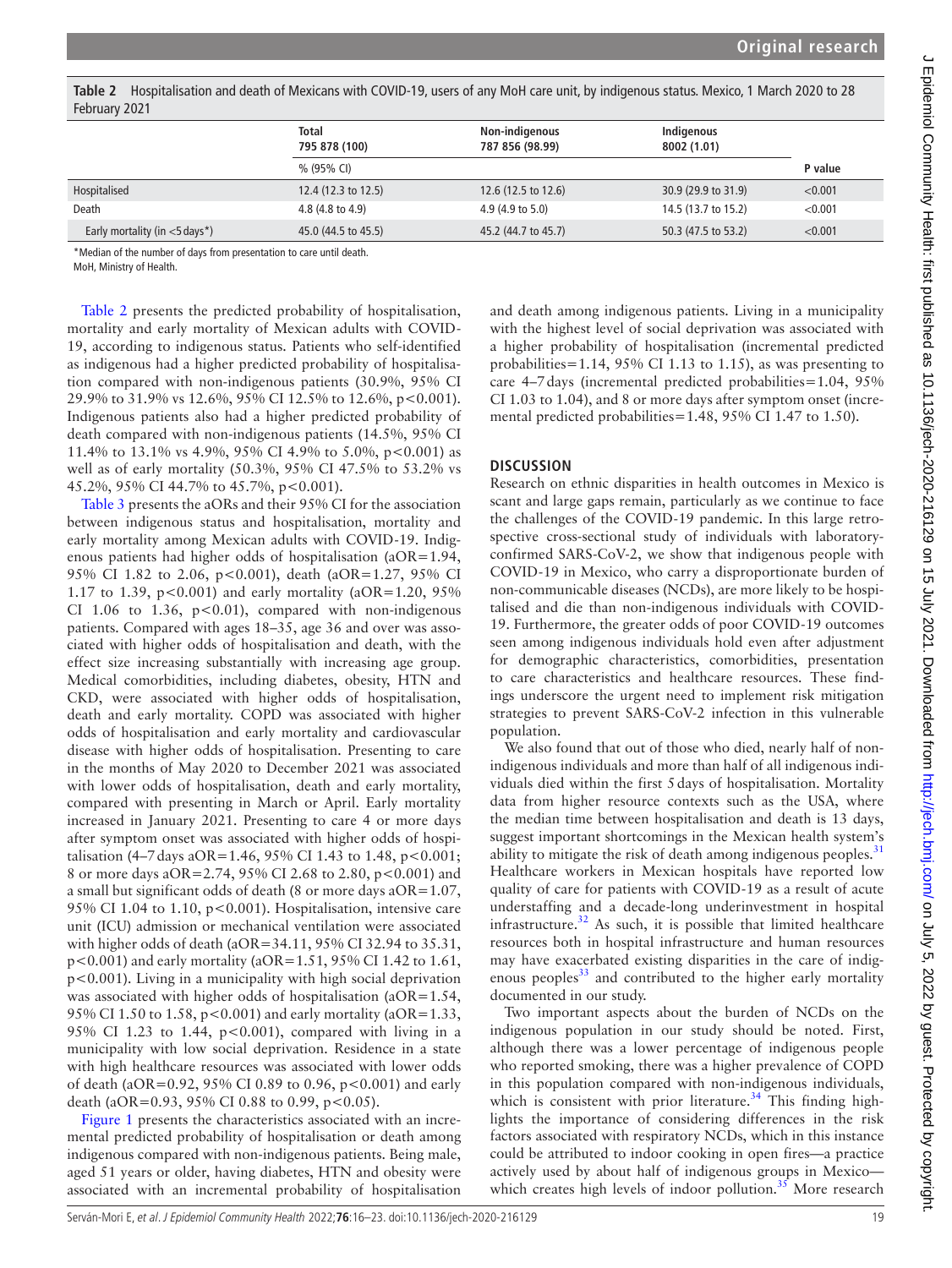<span id="page-4-0"></span>**Table 3** Association between indigenous status and hospitalisation and death among Mexicans with COVID-19, users of MoH care unit. Mexico, 1 March 2020 to 28 February 2021

|                                                          | Hospitalisation          | Death                     | Early mortality#                 |
|----------------------------------------------------------|--------------------------|---------------------------|----------------------------------|
|                                                          | aOR (robust 95% CI)      |                           |                                  |
| <b>Individual</b>                                        |                          |                           |                                  |
| Indigenous status                                        |                          |                           |                                  |
| Non-indigenous                                           | $\mathbf{1}$             | $\mathbf{1}$              | $\mathbf{1}$                     |
| Indigenous                                               | $1.94***$ (1.82 to 2.06) | $1.27***$ (1.17 to 1.39)  | $1.20**$ (1.06 to 1.36)          |
| Sex                                                      |                          |                           |                                  |
| Male                                                     | $\mathbf{1}$             | $\mathbf{1}$              | $\mathbf{1}$                     |
| Female                                                   | $0.61***$ (0.61 to 0.62) | $0.66***$ (0.65 to 0.68)  | $1.06**$ (1.01 to 1.11)          |
| Age (years)                                              |                          |                           |                                  |
| $18 - 35$                                                | $\mathbf{1}$             | $\mathbf{1}$              | $\mathbf{1}$                     |
| $36 - 50$                                                | $2.16***$ (2.11 to 2.22) | 2.71*** (2.56 to 2.88)    | $0.85**$ (0.76 to 0.95)          |
| $51 - 65$                                                | $4.50***$ (4.39 to 4.62) | $5.72***$ (5.40 to 6.06)  | $0.78***$ (0.70 to 0.87)         |
| $>66$                                                    | 9.74*** (9.46 to 10.02)  | 11.05*** (10.40 to 11.74) | 0.88* (0.79 to 0.98)             |
| Self-reported morbidity (No=1)                           |                          |                           |                                  |
| <b>Diabetes</b>                                          | $2.11***$ (2.07 to 2.16) | 1.29*** (1.25 to 1.33)    | $1.20***$ (1.15 to 1.25)         |
| Obesity                                                  | $1.53***$ (1.50 to 1.56) | $1.37***$ (1.33 to 1.41)  | $1.10***$ (1.05 to 1.15)         |
| Hypertension                                             | $1.26***$ (1.24 to 1.29) | $1.16***$ (1.12 to 1.19)  | $1.07**$ (1.03 to 1.12)          |
| Cardiovascular disease                                   | $1.20***$ (1.14 to 1.27) | 1.05 (0.97 to 1.13)       | $1.15**$ (1.04 to 1.27)          |
| Chronic kidney disease                                   | 2.98*** (2.81 to 3.17)   | $1.82***$ (1.69 to 1.97)  | $1.51***$ (1.37 to 1.67)         |
| COPD                                                     | $1.81***$ (1.70 to 1.92) | 1.02 (0.94 to 1.10)       | $1.21***$ (1.08 to 1.35)         |
| Asthma                                                   | $0.93**$ (0.88 to 0.98)  | $0.91*$ (0.83 to 1.00)    | 0.98 (0.84 to 1.13)              |
| Smoking                                                  | $0.96*$ (0.94 to 0.99)   | $0.87***$ (0.82 to 0.91)  | 1.00 (0.92 to 1.08)              |
| Month of presentation to care                            |                          |                           |                                  |
| March to April                                           | $\mathbf{1}$             | $\mathbf{1}$              | $\mathbf{1}$                     |
| May                                                      | $0.55***(0.53 to 0.58)$  | $0.81***$ (0.76 to 0.88)  | 1.06 (0.96 to 1.18)              |
| June                                                     | $0.41***$ (0.39 to 0.44) | $0.65***$ (0.61 to 0.70)  | $0.89*$ (0.80 to 0.98)           |
| July                                                     | $0.36***$ (0.34 to 0.37) | $0.56***$ (0.52 to 0.60)  | $0.75***$ (0.68 to 0.83)         |
| August                                                   | $0.28***$ (0.27 to 0.30) | $0.47***$ (0.44 to 0.51)  | $0.63***$ (0.56 to 0.71)         |
| September                                                | $0.25***$ (0.24 to 0.26) | $0.41***$ (0.38 to 0.44)  | $0.54***$ (0.47 to 0.61)         |
| October                                                  | $0.24***$ (0.23 to 0.25) | $0.43***$ (0.40 to 0.46)  | $0.55***(0.49 \text{ to } 0.63)$ |
| November                                                 | $0.25***$ (0.24 to 0.26) | $0.46***$ (0.43 to 0.50)  | $0.63***$ (0.56 to 0.71)         |
| December                                                 | $0.38***$ (0.36 to 0.40) | $0.55***$ (0.51 to 0.59)  | $0.64***$ (0.57 to 0.71)         |
| January                                                  | $0.47***$ (0.45 to 0.50) | $0.43***$ (0.40 to 0.46)  | $0.80***$ (0.72 to 0.88)         |
| 14 February 2021                                         | $0.53***$ (0.50 to 0.56) | $0.19***$ (0.17 to 0.21)  | $1.24*$ (1.05 to 1.47)           |
| Days from symptom onset to presentation to care          |                          |                           |                                  |
| $0 - 3$                                                  | $\mathbf{1}$             | $\mathbf{1}$              | $\mathbf{1}$                     |
| $4 - 7$                                                  | $1.46***$ (1.43 to 1.48) | $1.07***$ (1.04 to 1.10)  | 0.99 (0.95 to 1.04)              |
| >8                                                       | $2.74***$ (2.68 to 2.80) | $1.13***$ (1.09 to 1.17)  | 1.00 (0.95 to 1.06)              |
| Ambulatory/hospitalised setting                          |                          |                           |                                  |
| Ambulatory                                               |                          | $\mathbf{1}$              | $\mathbf{1}$                     |
| Hospitalisation, ICU admission or mechanical ventilation |                          | 34.11*** (32.94 to 35.31) | $1.51***$ (1.42 to 1.61)         |
| Contextual                                               |                          |                           |                                  |
| Social deprivation*                                      |                          |                           |                                  |
| Low                                                      | $\mathbf{1}$             | $\mathbf{1}$              | $\mathbf{1}$                     |
| Middle                                                   | $1.11***$ (1.08 to 1.14) | 1.02 (0.97 to 1.07)       | $1.12***$ (1.03 to 1.21)         |
| High                                                     | $1.54***$ (1.50 to 1.58) | $0.93**$ (0.89 to 0.98)   | $1.33***$ (1.23 to 1.44)         |
| Human resources and hospital equipmentt                  |                          |                           |                                  |
| Low                                                      | $\mathbf{1}$             | $\mathbf{1}$              | $\mathbf{1}$                     |
| Middle                                                   | 1.21*** (1.18 to 1.24)   | $0.96*$ (0.93 to 1.00)    | $0.91**$ (0.86 to 0.97)          |
| High                                                     | 0.99 (0.96 to 1.01)      | $0.92***$ (0.89 to 0.96)  | $0.93*$ (0.88 to 0.99)           |
| Fixed effects at state                                   | Yes                      | Yes                       | Yes                              |
|                                                          |                          |                           | Continued                        |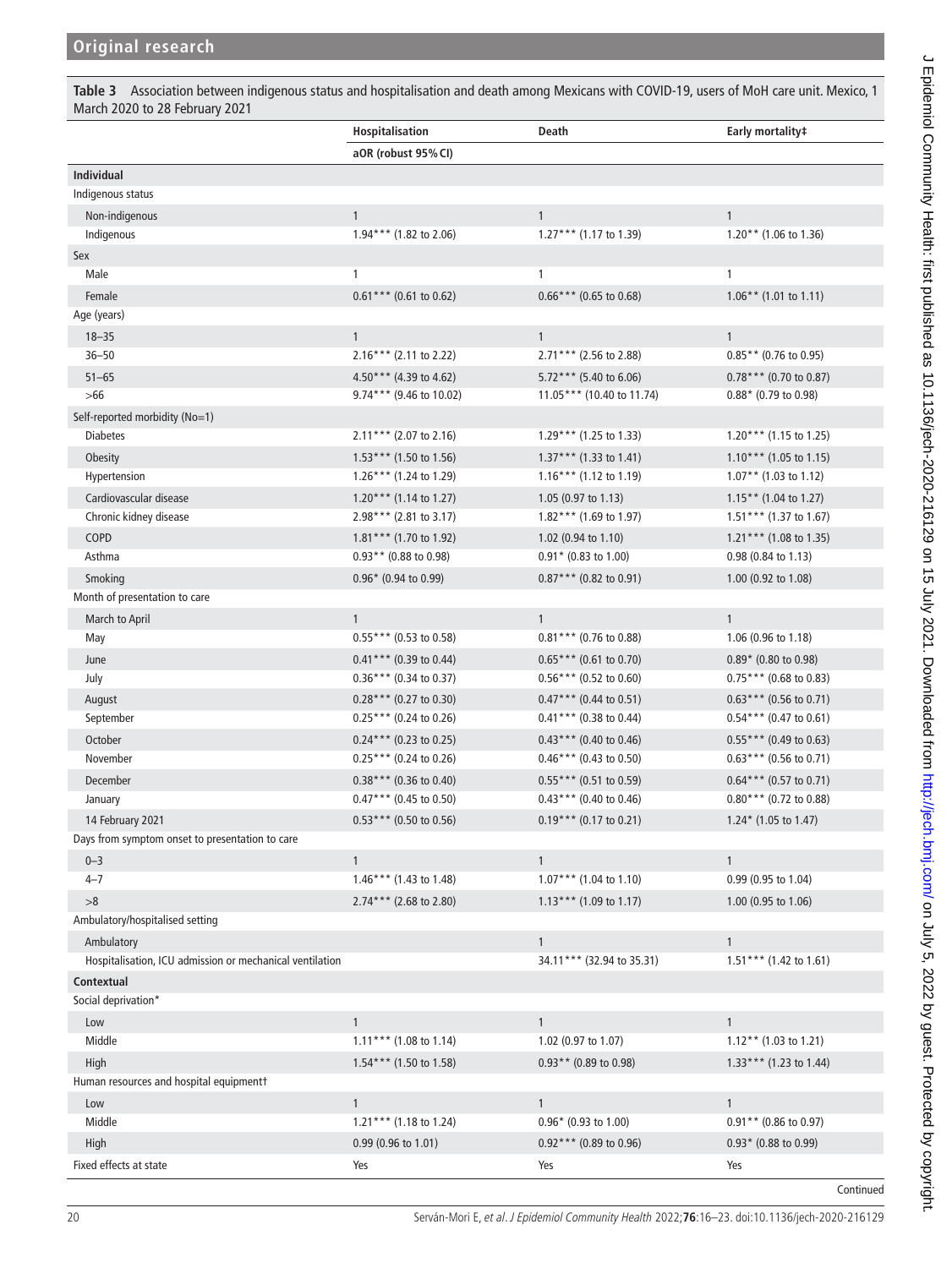#### **Table 3** Continued

|                        | Hospitalisation     | <b>Death</b> | Early mortality# |  |
|------------------------|---------------------|--------------|------------------|--|
|                        | aOR (robust 95% CI) |              |                  |  |
| $\mathsf{n}$           | 795878              | 795878       | 39034            |  |
| Area under ROC curve   | 0.843               | 0.948        | 0.609            |  |
| Pseudo- $R^2$          | 0.251               | 0.449        | 0.027            |  |
| Probability > $\chi^2$ | < 0.001             | < 0.001      | < 0.001          |  |

Significance levels: \*\*\*p<0.001; \*\*p<0.01; \*p<0.05.

\*At municipality level.

†At health jurisdiction level.

‡Median of the number of days from presentation to care until death.

aOR, adjusted OR; COPD, chronic obstructive pulmonary disease; ICU, intensive care unit; MoH, Ministry of Health; ROC, receiver operating characteristic.

is needed to identify whether the differences in risk factors (eg, smoking vs indoor pollution) for respiratory NCDs also explain the difference in the risk of COVID-19 morbidity and mortality. Given the association between COPD and severe COVID-19,<sup>3</sup> policies and educational programmes that help mitigate the exposure to these risk factors could help lower the risk of COPD in groups already vulnerable to poor COVID-19 outcomes. Second, the burden of cardiometabolic NCDs was significantly higher in the indigenous compared with the non-indigenous group in this study. While cardiometabolic NCDs, particularly obesity and diabetes, have emerged as strong risk factors for heightened illness severity with COVID-19, the increased hospitalisation and mortality risk seen among the indigenous population was observed even after adjustment for these comorbidities. However, given that these comorbidities were self-reported and metabolic disease is highly prevalent among indigenous communities in Mexico, $37$  it is possible that the higher risk of hospitalisation and death observed could be partly attributed to either undiagnosed or unaccounted metabolic disease owing to self-report. This may also explain why we observed an incremental risk of hospitalisation when presenting later in the course of illness among indigenous compared with non-indigenous individuals.

Our findings that show indigenous people are subject to poorer health outcomes when compared with non-indigenous individuals are not unique to COVID-19. For instance, disparities in maternal health and child health outcomes between indigenous compared with non-indigenous individuals have been well documented in Mexico[.38 39](#page-7-30) Our study adds to the current literature on health disparities seen in the care of indigenous peoples and sheds light to the fact that poor COVID-19 outcomes are associated with higher social deprivation, low healthcare resources and organisational and cultural barriers faced by indigenous individuals in the process of accessing and using healthcare services. Although the Mexican government has increased ICU and hospital capacity,<sup>40</sup> these efforts have not been targeted at regions with a high percentage of indigenous peoples. Previous studies have highlighted the disparities in healthcare resources in states with a large indigenous population[.17](#page-7-11) Other explanations for higher death and earlier mortality may be that indigenous people tend to identify alarm signs later in the process of disease due to a lack of information and their different perception of need. Moreover, deprivation effects such as lack of paid sick leave may result in indigenous people postponing seeking care. Additionally, indigenous peoples may hesitate to seek conventional healthcare, in part due to a conflicting relationship with the providers of conventional health services. Finally, indigenous peoples tend to receive lower quality of care, due in part to organisational and cultural barriers, which may help explain some of the disparities that we document in our study.<sup>41</sup>

Our study has several limitations. First, this study makes use of a nationwide administrative database that was not designed for clinical research and does not include people who died outside of the hospital setting. Second, all comorbidities included were selfreported. Third, we do not have data on quality of care, which means we do not know whether differences in clinical care or individual factors contributed to the higher predicted probability of death in indigenous people. Fourth, considering that many indigenous peoples live in remote communities where healthcare services are difficult to reach and have limited capacity, our estimates of the prevalence of death, especially in the indigenous population, could be underestimated. Future studies should explore the distance to the nearest hospital and time from symptom onset to hospitalisation, adjusting for mode of transportation. Fifth, we lacked socioeconomic information at the individual level (ie, schooling, work condition, health insurance, etc). To account for this limitation, we (A) limited our analysis to adults who received care in an MoH care unit, thus creating a study sample that is more homogenous in terms of their socioeconomic profile, and (B) we adjusted our estimations by the municipality social deprivation index, which is considered a reliable measure of an individual's socioeconomic context in Mexico.<sup>26</sup> Sixth, we also lacked information on healthcare resources (physical and human) currently available to combat the epidemic, which in our model could be underestimating this effect.

Reducing preventable inequalities is a worldwide concern and one of the main goals of social justice. However, indigenous peoples experience a high degree of marginalisation, which includes lack of access to water, sanitation and other key services, including healthcare services. The COVID-19 pandemic poses a grave health threat to indigenous peoples around the world. Our study suggests that Mexican indigenous people with COVID-19 and users of a public MoH care unit have a higher risk of hospitalisation and death than non-indigenous individuals. Better protecting indigenous people will require a concerted effort, including promoting better access to healthcare and improving quality of existing health services for this population. There is also a need for better information technology and other infrastructure to ensure that indigenous peoples have access to timely and reliable information that could reduce their risk of infection. The improvement of the relationship between these communities and local health authorities is crucial because indigenous populations will seek and use conventional health services only if they trust these authorities and the conventional healthcare providers.

**Contributors** ESM, JAS and VJW conceptualised the study. ESM conducted the statistical analysis. JAS, VJW and OGD contributed to the data interpretation. ESM,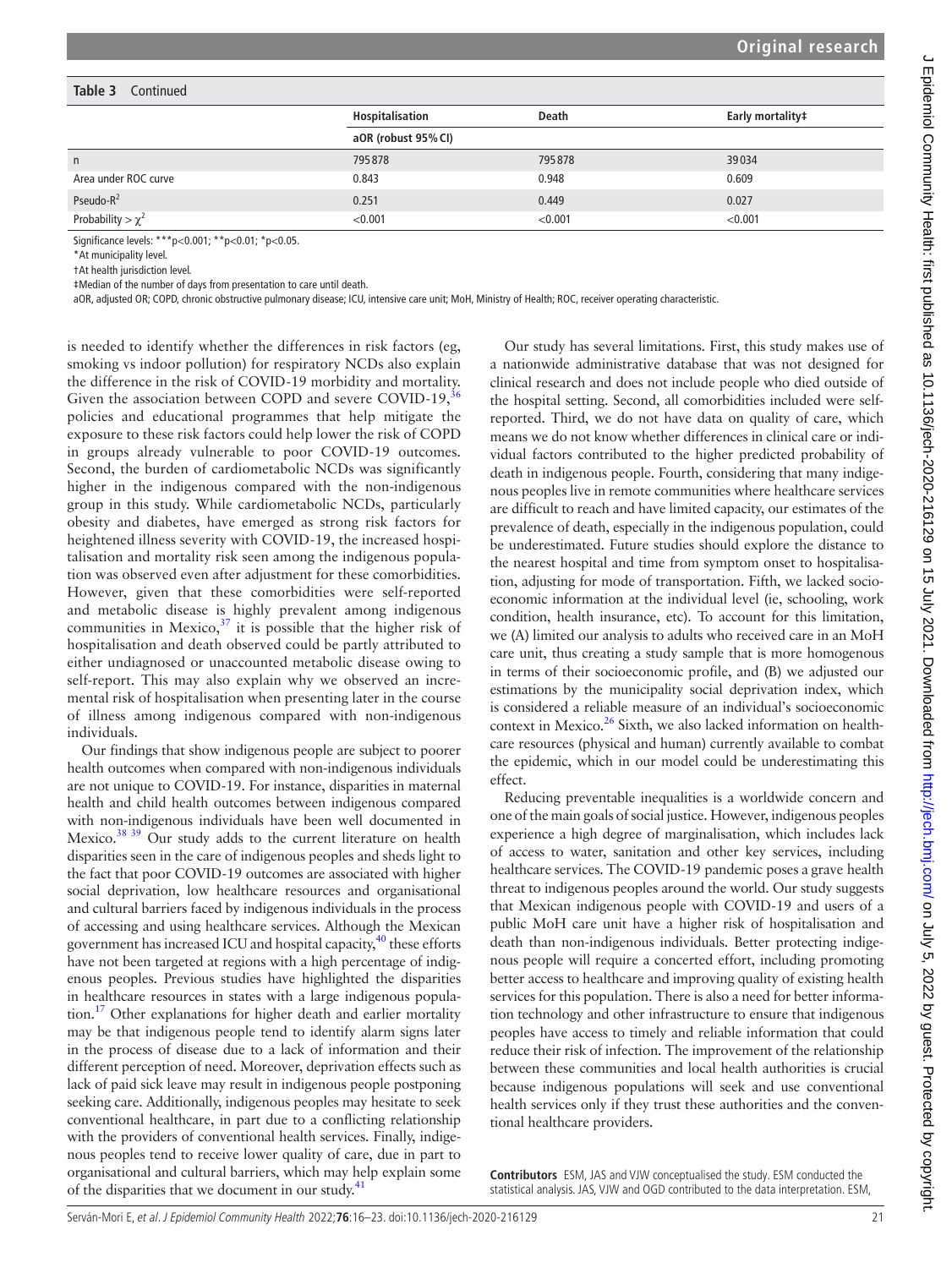

**Figure 1** Incremental probability of hospitalisation and death among Mexican indigenous patients with COVID-19. Mexico, 1 March 2020 to 28 February 2021. HTN, hypertension.

JAS and VJW drafted the initial manuscript, which was revised by OGD. All authors critically revised the manuscript and approved the final version.

**Funding** The authors have not declared a specific grant for this research from any funding agency in the public, commercial or not-for-profit sectors.

**Competing interests** None declared.

**Patient consent for publication** Not required.

**Provenance and peer review** Not commissioned; externally peer reviewed.

<span id="page-6-0"></span>**Data availability statement** Data are available in a public, open-access repository. The repository name is Datos Abiertos Dirección General de Epidemiología. The URL is [https://www.gob.mx/salud/documentos/datos-abiertos-](https://www.gob.mx/salud/documentos/datos-abiertos-152127?idiom=es)[152127?idiom=es](https://www.gob.mx/salud/documentos/datos-abiertos-152127?idiom=es). The data can be freely downloaded and do not require a licence or are under embargo. The data available here are anonymised data on individuals tested for COVID-19 in Mexico.

This article is made freely available for use in accordance with BMJ's website terms and conditions for the duration of the covid-19 pandemic or until otherwise